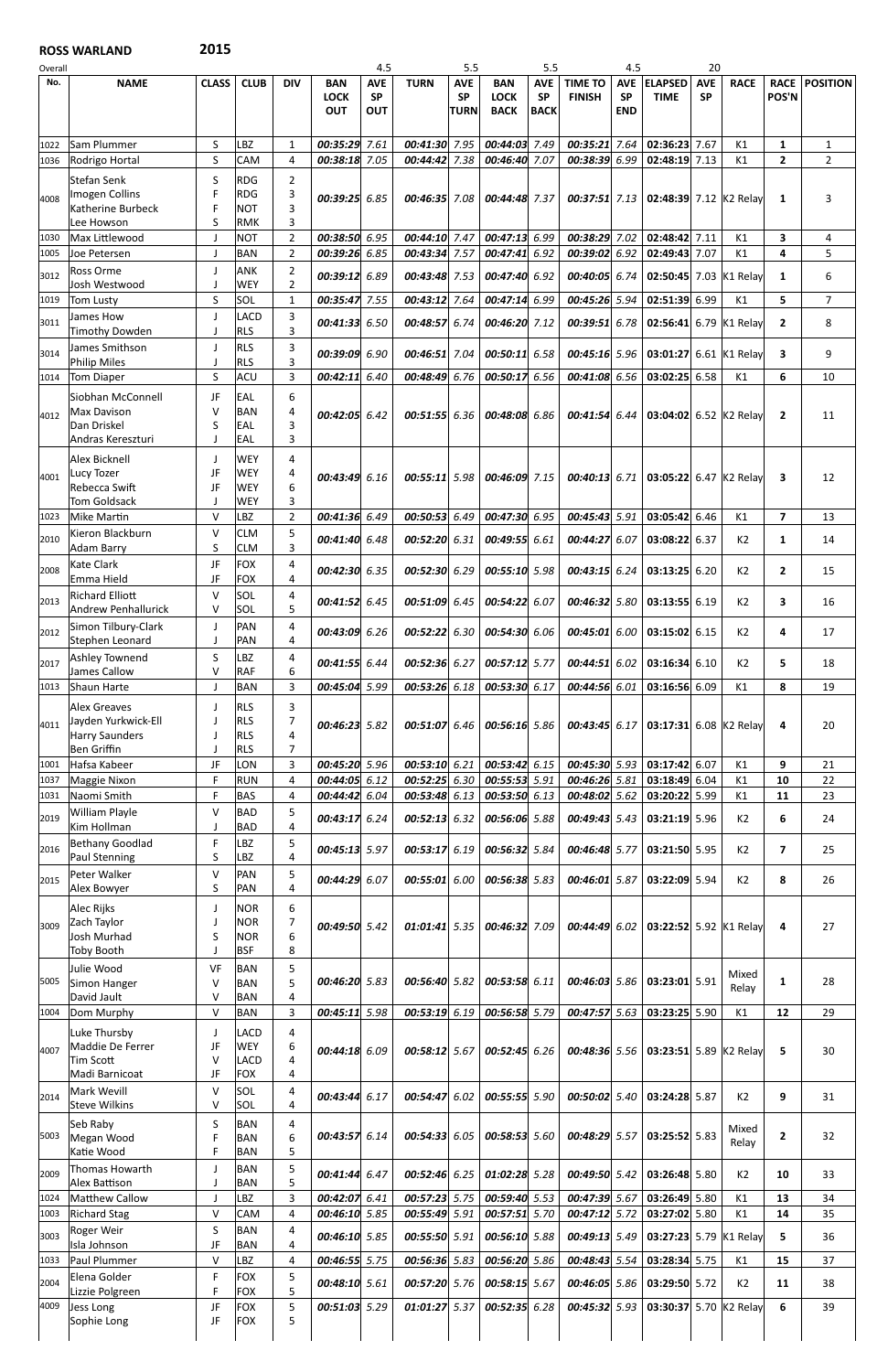|              | Anna Barnett                                 | VF                     | <b>FOX</b>               | 6                                |                      |              |                                  |      |                                |      |                                |                                      |      |                |                          |          |
|--------------|----------------------------------------------|------------------------|--------------------------|----------------------------------|----------------------|--------------|----------------------------------|------|--------------------------------|------|--------------------------------|--------------------------------------|------|----------------|--------------------------|----------|
|              | <b>Becci Morris</b>                          | VF                     | <b>FOX</b>               | 8                                |                      |              |                                  |      |                                |      |                                |                                      |      |                |                          |          |
| 4006         | James Bennett<br><b>Arthur Alden</b>         | J<br>J                 | CKP<br><b>CKP</b>        | 4<br>5                           | 00:54:33 4.95        |              | 00:48:27                         | 6.81 | 00:54:31 6.05                  |      | $00:54:21$ 4.97                | 03:31:52 5.66 K2 Relay               |      |                | $\overline{\phantom{a}}$ | 40       |
|              | Mia Biles                                    | JF                     | <b>CKP</b>               | 9                                |                      |              |                                  |      |                                |      |                                |                                      |      |                |                          |          |
|              | Louis Suen                                   | JM                     | <b>CKP</b>               | 9                                |                      |              |                                  |      |                                |      |                                |                                      |      |                |                          |          |
| 3017         | George Barnicoat<br>Alfie Barnicoat          | S<br>J                 | <b>FOX</b><br><b>FOX</b> | 3<br>$\overline{7}$              | 00:44:20             | 6.09         | 00:55:10 5.98                    |      | $01:07:32$ 4.89                |      | 00:45:03 5.99                  | 03:32:05 5.66 K1 Relay               |      |                | 6                        | 41       |
| 2005         | <b>William Hartley</b>                       | S                      | <b>BAN</b>               | 6                                | 00:44:06 6.12        |              | 00:55:54                         | 5.90 | $01:01:42$ 5.35                |      | 00:51:00 5.29                  | 03:32:42 5.64                        |      | K <sub>2</sub> | 12                       | 42       |
|              | Will Harte                                   | $\vee$                 | <b>BAN</b>               | 5                                |                      |              |                                  |      |                                |      |                                |                                      |      |                |                          |          |
| 2018         | Caroline Banson<br>Julie Hicks               | $\mathsf F$<br>VF      | <b>NOR</b><br><b>NOR</b> | 6<br>5                           | 00:46:45 5.78        |              | 00:58:15 5.67                    |      | 00:59:00 5.59                  |      | 00:49:55 5.41                  | 03:33:55 5.61                        |      | K2             | 13                       | 43       |
| 2011         | Barbara Guoth                                | VF                     |                          | 5                                | 00:48:11 5.60        |              | 00:57:49 5.71                    |      | 00:58:36 5.63                  |      | 00:49:38 5.44                  | $03:34:14$ 5.60                      |      | K <sub>2</sub> | 14                       | 44       |
|              | <b>Helen Weston</b>                          | $\mathsf F$            | <b>WEYWEY</b>            | $6\phantom{1}6$                  |                      |              |                                  |      |                                |      |                                |                                      |      |                |                          |          |
| 3006         | William McCracken<br>Joe McCracken           | J<br>J                 | <b>BAN</b><br><b>BAN</b> | 3<br>5                           | 00:53:43 5.03        |              | 01:02:17                         | 5.30 | 00:51:50                       | 6.37 | 00:48:30 5.57                  | 03:36:20 5.55 K1 Relay               |      |                | $\overline{7}$           | 45       |
|              | Emma Taylor                                  | F                      | <b>NOR</b>               | 7                                |                      |              |                                  |      |                                |      |                                |                                      |      |                |                          |          |
|              | Christopher Sharp                            | v                      | <b>NOR</b>               | 6                                |                      |              |                                  |      |                                |      |                                |                                      |      | Mixed          |                          |          |
| 5002         | Tania Morley<br>Lindsay Barker               | VF<br>VF               | <b>NOR</b><br><b>NOR</b> | 9<br>9                           | 00:46:49 5.77        |              | 00:55:41 5.93                    |      | 01:07:40 4.88                  |      | 00:46:31 5.80                  | 03:36:41 5.54                        |      | Relay          | 3                        | 46       |
|              | <b>Tim Brook</b>                             | $\vee$                 | <b>NOR</b>               | $\overline{7}$                   |                      |              |                                  |      |                                |      |                                |                                      |      |                |                          |          |
| 2021         | Paul Gregory                                 | VM                     | <b>WOR</b>               | 5                                | 00:47:48 5.65        |              | 00:56:42                         | 5.82 | 01:01:20 5.38                  |      | 00:50:58 5.30                  | 03:36:48 5.54                        |      | K <sub>2</sub> | 15                       | 47       |
|              | Liam Grover                                  | S                      | <b>WOR</b>               | 5                                |                      |              |                                  |      |                                |      |                                |                                      |      |                |                          |          |
| 4004         | <b>Bethany Morris</b><br>Peter Reilly        | JF<br>J                | <b>BZ</b><br><b>BZ</b>   | 6<br>6                           | 00:47:55 5.63        |              | $01:00:35$ 5.45                  |      | 00:57:58 5.69                  |      | 00:50:34 5.34                  | 03:37:02 5.53 K2 Relay               |      |                | 8                        | 48       |
|              | Max Green                                    | J                      | LBZ                      | 6                                |                      |              |                                  |      |                                |      |                                |                                      |      |                |                          |          |
|              | <b>Adam Ashton</b>                           | $\mathbf{I}$           | LBZ                      | 6                                |                      |              |                                  |      |                                |      |                                |                                      |      |                |                          |          |
| 5006         | <b>Andy Flack</b><br><b>Annelies Flack</b>   | V<br>F                 | <b>BAN</b><br><b>BAN</b> | 5<br>6                           | 00:41:59             | 6.43         | 00:52:00 6.35                    |      | $01:11:09$ 4.64                |      | 00:53:55 5.01                  | 03:39:03 5.48                        |      | Mixed          | 4                        | 49       |
|              | Jessie Urquhart                              | JF                     | <b>BAN</b>               | 5                                |                      |              |                                  |      |                                |      |                                |                                      |      | Relay          |                          |          |
|              | George Urquhart<br><b>Nick Herbert</b>       | J<br>V                 | <b>BAN</b><br><b>FOX</b> | $\overline{7}$<br>4              |                      |              |                                  |      |                                |      |                                |                                      |      |                |                          |          |
|              | 5004 Rebecca Johnston                        | F                      | <b>FOX</b>               | $\overline{7}$                   | 00:55:28             | 4.87         |                                  |      | 01:05:31 5.04 00:53:38 6.15    |      | $00:45:19$ 5.96 03:39:56 5.46  |                                      |      | Mixed<br>Relay | 5                        | 50       |
|              | Kath Fennemore                               | F                      | <b>FOX</b>               | 9                                |                      |              |                                  |      |                                |      |                                |                                      |      |                |                          |          |
| 3007         | Jake Elliott<br>Sam Gale                     | J<br>$\mathsf{J}$      | SOL<br>SOL               | 6<br>6                           | 00:48:18 5.59        |              | 01:00:43 5.44                    |      | 00:58:19 5.66                  |      | 00:53:00 5.09                  | 03:40:20 5.45 K1 Relay               |      |                | 8                        | 51       |
| 1011         | Mark Latchem                                 | S                      | <b>BAN</b>               | 5                                | 00:48:59 5.51        |              | 00:59:01 5.59                    |      | $01:00:48$ 5.43                |      | 00:51:49 5.21                  | 03:40:37 5.44                        |      | K1             | 16                       | 52       |
| 1006         | Christopher Hills                            | $\vee$                 | <b>BAN</b>               | 5                                | 00:49:26 5.46        |              | 00:57:34 5.73                    |      | 00:59:52 5.51                  |      | 00:55:02 4.91                  | 03:41:54 5.41                        |      | K1             | 17                       | 53       |
| 1021         | David Glover<br>Paul Smith                   | $\vee$<br>V            | CAM<br><b>BAN</b>        | 5<br>6                           | 00:49:20 5.47        |              | $01:00:10$ 5.48                  |      | 00:59:33 5.54                  |      | 00:53:03 5.09                  | 03:42:06                             | 5.40 | K1             | 18                       | 54       |
| 2006         | Keith Lobban                                 | $\vee$                 | <b>BAN</b>               | 6                                | 00:47:51 5.64        |              | 01:00:09 5.49                    |      | 01:04:00 5.16                  |      | 00:51:26 5.25                  | 03:43:26 5.37                        |      | K <sub>2</sub> | 16                       | 55       |
|              | Heather Walmsley                             | VF                     | PAN                      | 8                                |                      |              |                                  |      |                                |      |                                |                                      |      |                |                          |          |
| 4010         | <b>Fay Butler</b><br>Steven McCluskey        | VF<br>$\vee$           | PAN<br>Pan               | 8<br>5                           | 00:48:31 5.57        |              | 00:57:28 5.74                    |      | 01:05:08 5.07                  |      | 00:53:00 5.09                  | 03:44:07 5.35 K2 Relay               |      |                | 9                        | 56       |
|              | Eleanor Asquith                              | F                      | Pan                      | $\overline{7}$                   |                      |              |                                  |      |                                |      |                                |                                      |      |                |                          |          |
|              | Sofia Groves                                 | JF                     | LACD                     | 9                                |                      |              |                                  |      |                                |      |                                |                                      |      |                |                          |          |
| 5001         | Gaby Ede<br>Alis Roghi                       | JF<br>JF               | <b>NOR</b><br><b>NOR</b> | 9<br>$\overline{7}$              | 00:52:30 5.14        |              | $01:03:30$ 5.20                  |      | $01:02:04$ 5.32                |      | 00:49:50 5.42                  | 03:47:54 5.27                        |      | Mixed          | 6                        | 57       |
|              | Amy Barker                                   | JF                     | <b>NOR</b>               | 8                                |                      |              |                                  |      |                                |      |                                |                                      |      | Relay          |                          |          |
|              | Thomas Davis-Smith                           | J                      | <b>NOR</b>               | 5                                |                      |              |                                  |      |                                |      |                                |                                      |      |                |                          |          |
| 1008<br>1020 | Siobhan Urquhart<br><b>Ryan Marland</b>      | VF<br>J                | <b>BAN</b><br>SOL        | 5<br>5                           | 00:51:47<br>00:51:27 | 5.21<br>5.25 | 00:59:43 5.53<br>$01:02:33$ 5.28 |      | 01:04:06 5.15<br>01:03:49 5.17 |      | 00:54:19 4.97<br>00:52:29 5.14 | 03:49:55 5.22<br>03:50:18 5.21       |      | K1<br>K1       | 19<br>20                 | 58<br>59 |
| 2002         | Janet Gillespie                              | <b>VFC</b>             | <b>PAN</b>               | 9                                | 00:52:41 5.12        |              | $01:01:20$ 5.38                  |      | 01:04:58 5.08                  |      | $00:51:35$ 5.23                | 03:50:34 5.20                        |      | C <sub>2</sub> | 17                       | 60       |
|              | <b>Vicky Metcalfe</b>                        | <b>VFC</b>             | PAN                      | $\overline{7}$                   |                      |              |                                  |      |                                |      |                                |                                      |      |                |                          |          |
| 3002         | Dawn Buzzard<br>Andrew Mossman               | VF<br>$\vee$           | <b>BAN</b><br><b>BAN</b> | 7<br>$\overline{7}$              | 00:53:23 5.06        |              | 01:03:07 5.23                    |      | $01:01:38$ 5.35                |      | 00:52:30 5.14                  | 03:50:38 5.20 K1 Relay               |      |                | 9                        | 61       |
| 3013         | Jason Bell                                   | $\vee$                 | <b>BAN</b>               | 4                                | 00:46:24 5.82        |              | 00:55:36 5.94                    |      | 01:07:30                       | 4.89 | $01:02:25$ 4.33                | 03:51:55 5.17 K1 Relay               |      |                | 10                       | 62       |
|              | <b>Grace Bell</b>                            | JF                     | BAN                      | $\overline{7}$                   |                      |              |                                  |      |                                |      |                                |                                      |      |                |                          |          |
|              | Fiona Barber<br>Gina Guscott                 | <b>FV</b><br><b>FV</b> | <b>BZ</b><br>LBZ         | 7<br>6                           |                      |              |                                  |      |                                |      |                                |                                      |      |                |                          |          |
| 4005         | Amanda Morris                                | F                      | LBZ                      | $\overline{7}$                   | 00:48:34 5.56        |              | $00:59:26$ 5.55                  |      | $01:06:21$ 4.97                |      | $00:57:36$ 4.69                | 03:51:57 5.17 K2 Relay               |      |                | 10                       | 63       |
|              | <b>Holly Noonan</b>                          | F                      | LBZ                      | 9                                |                      |              |                                  |      |                                |      |                                |                                      |      |                |                          |          |
| 2007         | <b>Irene Hills</b><br>Kirsten Suenson-Taylor | VF<br>VF               | <b>BAN</b><br><b>BAN</b> | $\overline{7}$<br>$\overline{7}$ | 00:51:00 5.29        |              | 01:00:30 5.45                    |      | $01:06:47$ 4.94                |      | 00:53:59 5.00                  | 03:52:16 5.17                        |      | K <sub>2</sub> | 18                       | 64       |
| 1007         | Luke Johnson                                 | J                      | <b>BAN</b>               | 4                                | 00:53:40 5.03        |              | $01:02:20$ 5.29                  |      | $01:03:19$ 5.21                |      | $00:54:24$ 4.96                | $03:53:43$ 5.13                      |      | K1             | 21                       | 65       |
|              | Sarah Davison                                | VF                     | <b>BAN</b>               | 7                                |                      |              |                                  |      |                                |      |                                |                                      |      |                |                          |          |
| 4002         | Fiona MacLeod<br>Nicola Muller               | VF<br>$\mathsf F$      | <b>BAN</b><br><b>BAN</b> | $\overline{7}$<br>$\overline{7}$ | 00:54:11 4.98        |              | $01:04:49$ 5.09                  |      | $01:03:39$ 5.18                |      | $00:51:45$ 5.22                | 03:54:24 5.12 K2 Relay               |      |                | 11                       | 66       |
|              | Louise Raper                                 | JF                     | <b>BAN</b>               | 8                                |                      |              |                                  |      |                                |      |                                |                                      |      |                |                          |          |
| 3010         | Madison Bicknell<br>Molly Ede                | JF<br>JF               | LACD<br>LACD             | 6<br>6                           | $00:51:56$ 5.20      |              | 01:05:04 5.07                    |      | $01:04:02$ 5.15                |      | $00:53:45$ 5.02                | 03:54:47 5.11 K1 Relay               |      |                | 11                       | 67       |
|              | <b>Ben Aston</b>                             | J                      | SOL                      | 7                                |                      |              |                                  |      |                                |      |                                |                                      |      |                |                          |          |
| 4003         | Alexandra Farmer                             | JF                     | SOL                      | 8                                | 00:55:44 4.84        |              | $01:05:46$ 5.02                  |      | 01:01:06 5.40                  |      |                                | 00:52:25 5.15 03:55:01 5.11 K2 Relay |      |                | 12                       | 68       |
|              | <b>Becky Farmer</b><br>Elizabeth Franklin    | VF                     | SOL                      | 8                                |                      |              |                                  |      |                                |      |                                |                                      |      |                |                          |          |
| 1015         | Jarvis Macnab                                | VF<br>$\mathsf J$      | SOL<br>PAN               | 7<br>4                           | 00:49:11 5.49        |              | $01:00:50$ 5.42                  |      | 01:07:49 4.87                  |      | $00:57:31$ 4.69                | 03:55:21 5.10                        |      | K1             | 22                       | 69       |
| 1002         | Sarah Francis                                | VF                     | <b>BAS</b>               | 6                                | 00:55:52             | 4.83         | 01:02:38 5.27                    |      | $01:07:10$ 4.91                |      | 00:51:16 5.27                  | 03:56:56 5.06                        |      | K1             | 23                       | 70       |
| 2020         | <b>Matthew Ross</b>                          | J                      | <b>BAD</b>               | 6                                | $00:54:24$ 4.96      |              | $01:04:06$ 5.15                  |      | $01:05:10$ 5.06                |      | 00:53:26 5.05                  | 03:57:06 5.06                        |      | K <sub>2</sub> | 19                       | 71       |
| 1032         | Danielle Clifford<br>Cyril Routledge         | JF<br>VM               | <b>BAD</b><br>ANK        | 9<br>7                           | 00:51:41 5.22        |              | 01:00:20 5.47                    |      | 01:09:33 4.74                  |      | 00:56:57 4.74                  | 03:58:31 5.03                        |      | K1             | 24                       | 72       |
| 2003         | Jen Clough                                   | VF                     | <b>FOX</b>               | 6                                | 00:51:38 5.23        |              | 01:05:22 5.05                    |      | 01:06:28 4.96                  |      | 00:55:45 4.84                  | $03:59:13$ 5.02                      |      | K <sub>2</sub> | 20                       | 73       |
|              | Emma Sheppard                                | $\mathsf F$            | <b>FOX</b>               | 6                                |                      |              |                                  |      |                                |      |                                |                                      |      |                |                          |          |
| 2001         | Felicity Dyndor<br>Colette Johnson           | $\mathsf F$<br>VF      | <b>BAN</b><br><b>BAN</b> | 7<br>$\overline{7}$              | 00:52:39 5.13        |              | $01:02:51$ 5.25                  |      | $01:08:18$ 4.83                |      | 00:56:34 4.77                  | 04:00:22 4.99                        |      | K2             | 21                       | 74       |
| 1010         |                                              |                        |                          |                                  |                      |              |                                  |      |                                |      |                                |                                      |      |                |                          |          |